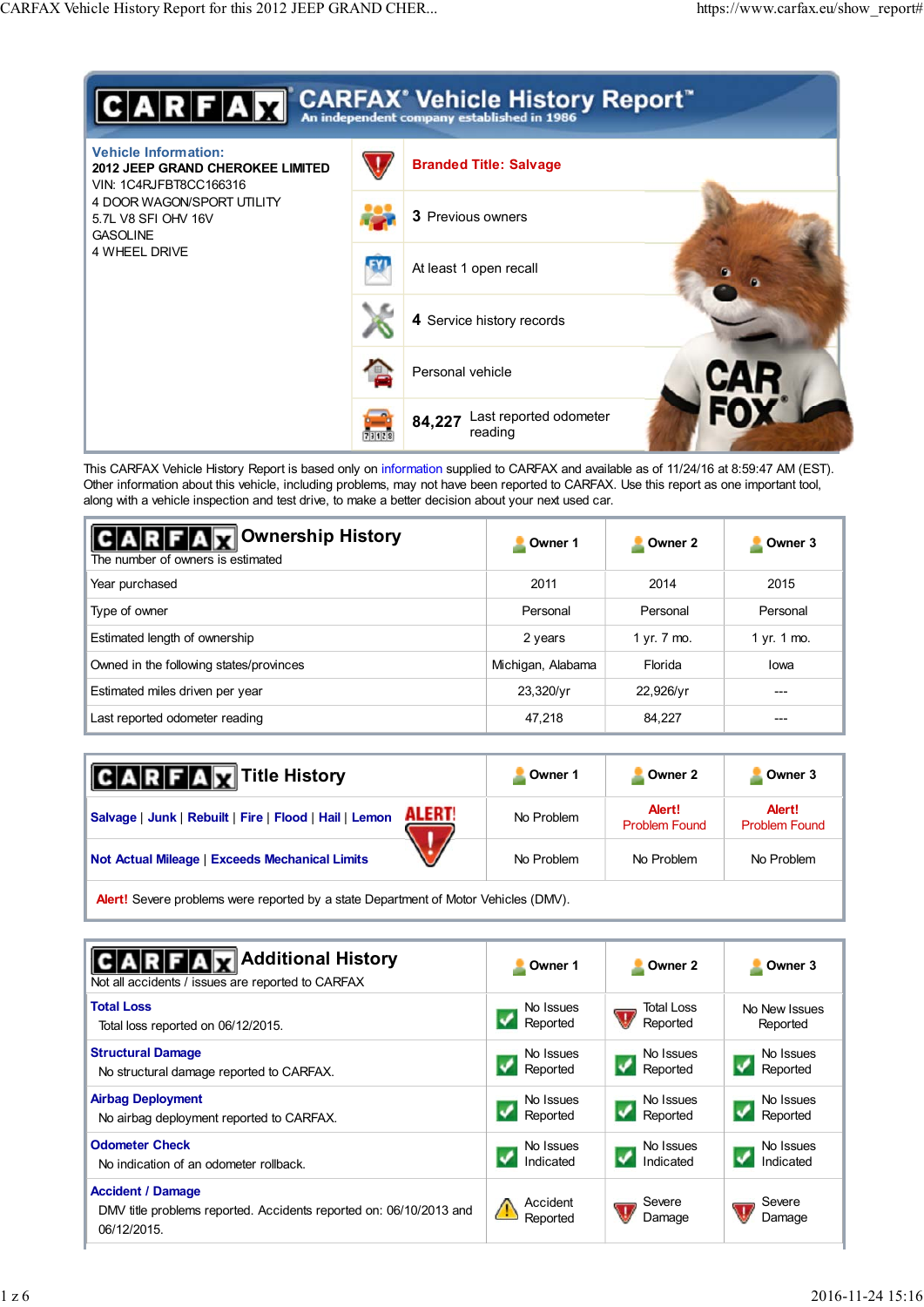# **Manufacturer Recall**

At least 1 manufacturer recall requires repair.

No Recalls Reported

**Recall Reported**

**Recall Reported**

| <b>CARFAX</b> Detailed History                                          |                                                                                     |            |          |                                                                                                                  |                                                                                                                                                                                                                                             | Glossary |
|-------------------------------------------------------------------------|-------------------------------------------------------------------------------------|------------|----------|------------------------------------------------------------------------------------------------------------------|---------------------------------------------------------------------------------------------------------------------------------------------------------------------------------------------------------------------------------------------|----------|
| Owner 1                                                                 |                                                                                     | Date:      | Mileage: | Source:                                                                                                          | Comments:                                                                                                                                                                                                                                   |          |
| Purchased:<br>Type:<br>Where:<br>Est. miles/year:                       | 2011<br>Personal<br>Michigan,<br>Alabama<br>23,320/yr                               | 12/20/2011 | 16       | Michigan<br>Motor Vehicle Dept.<br>Lanse, MI<br>Title #380Z3540054                                               | Title or registration issued<br>First owner reported<br>Titled or registered as<br>personal vehicle                                                                                                                                         |          |
| Est. length<br>owned:                                                   | $12/20/11 -$<br>12/28/13                                                            | 12/21/2011 | 34,000   | Alabama<br>Motor Vehicle Dept.                                                                                   | Vehicle purchase reported                                                                                                                                                                                                                   |          |
|                                                                         | (2 years)                                                                           | 09/06/2012 |          | Michigan<br>Motor Vehicle Dept.<br>Lanse, MI                                                                     | Registration issued or renewed                                                                                                                                                                                                              |          |
|                                                                         |                                                                                     | 06/10/2013 |          | Alabama<br>Damage Report                                                                                         | Accident reported<br>Vehicle involved in a rear-end collision<br>Involving rear impact<br>with another motor vehicle<br>Damage reported to:<br>Rear<br>Undercarriage<br>Major damage reported<br>Vehicle disabled<br>Airbags did not deploy |          |
|                                                                         |                                                                                     | 07/09/2013 |          | Alabama<br>Motor Vehicle Dept.<br>Headland, AL<br>Title #47458155                                                | Title issued or updated<br>Loan or lien reported<br>Registration updated when owner moved<br>the vehicle to a new location<br>Vehicle color noted as White                                                                                  |          |
|                                                                         |                                                                                     | 12/28/2013 | 47,217   | Sam Taylor Buick<br>Cadillac, Inc.<br>Fort Walton Beach, FL<br>850-244-5165<br>samtaylor.com                     | Vehicle offered for sale                                                                                                                                                                                                                    |          |
|                                                                         |                                                                                     | 12/31/2013 |          | Sam Taylor Buick<br>Cadillac, Inc.<br>Fort Walton Beach, FL Nitrogen fill tires<br>850-244-5165<br>samtaylor.com | Maintenance inspection completed<br>Air filter replaced<br>Oil and filter changed<br>Tire condition and pressure checked<br>Washed/detailed<br>Wiper(s) replaced                                                                            |          |
|                                                                         |                                                                                     | 01/30/2014 | 47,218   | Sam Taylor Buick<br>Cadillac, Inc.<br>Fort Walton Beach, FL Nitrogen fill tires<br>850-244-5165<br>samtaylor.com | Four tires balanced<br>Four tires mounted<br>Tire condition and pressure checked                                                                                                                                                            |          |
| Owner <sub>2</sub>                                                      |                                                                                     | Date:      | Mileage: | Source:                                                                                                          | Comments:                                                                                                                                                                                                                                   |          |
| Purchased:<br>Type:<br>Where:<br>Est. miles/year:<br>Est. length owned: | 2014<br>Personal<br>Florida<br>22,926/yr<br>$2/10/14 -$<br>9/18/15<br>(1 yr. 7 mo.) | 02/10/2014 | 47,482   | Florida<br>Motor Vehicle Dept.<br>Gulf Breeze, FL<br>Title #0114145130                                           | Vehicle purchase reported<br>Title issued or updated<br>Registration issued or renewed<br>New owner reported<br>Titled or registered as<br>personal vehicle<br>Loan or lien reported<br>Vehicle color noted as White                        |          |
|                                                                         |                                                                                     | 02/21/2014 |          | Florida<br>Motor Vehicle Dept.<br>Gulf Breeze, FL<br>Title #0114250995                                           | Title issued or updated<br>Titled or registered as<br>personal vehicle<br>Loan or lien reported<br>Vehicle color noted as White                                                                                                             |          |
|                                                                         |                                                                                     | 03/27/2014 | 51,730   | Lee Chrysler Dodge<br>Fort Walton Beach, FL<br>850-244-7611<br>leeautomotive.com                                 | Maintenance inspection completed                                                                                                                                                                                                            |          |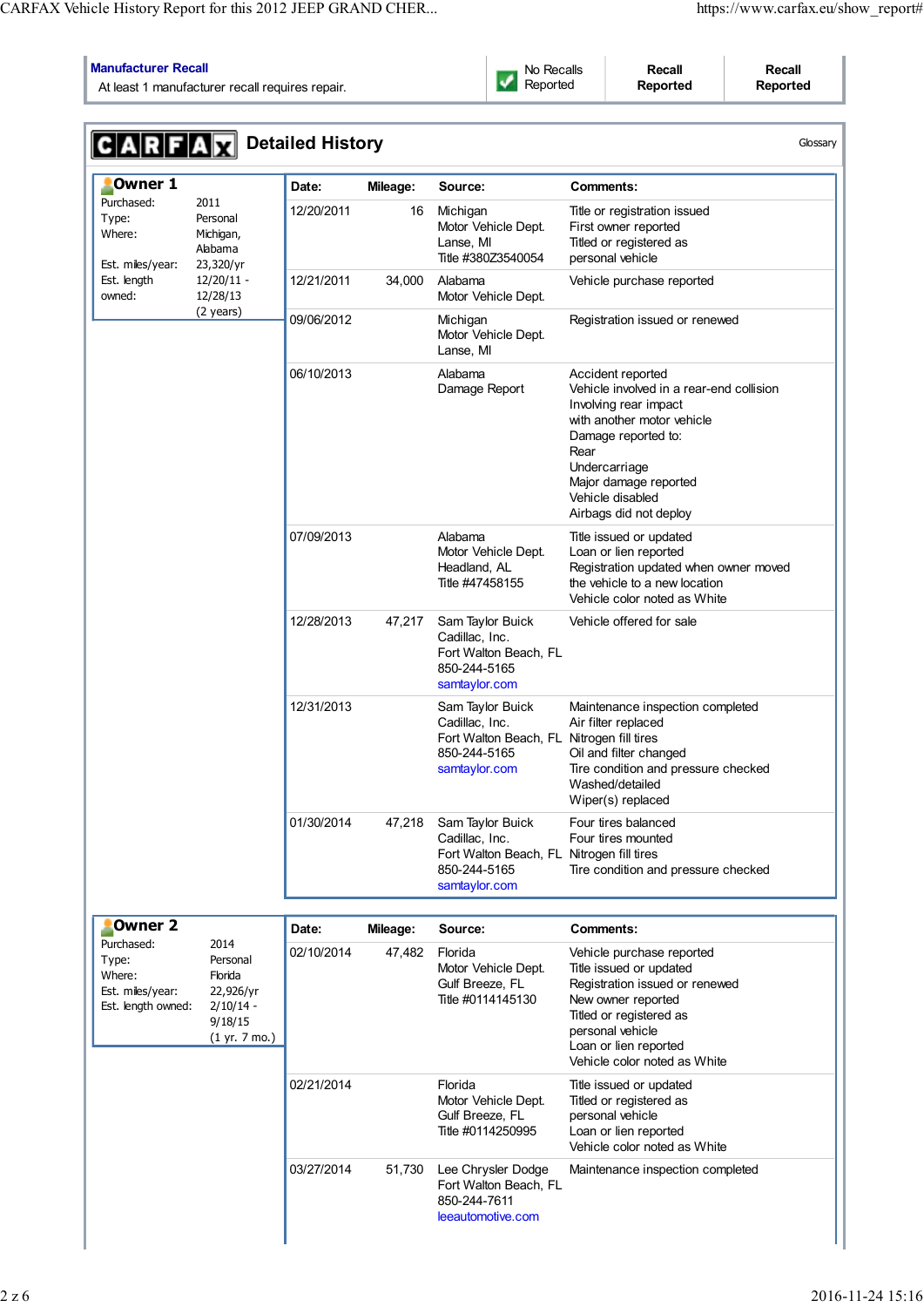|                        | 52,319 Lee Chrysler Dodge<br>850-244-7611<br>leeautomotive.com | Maintenance inspection completed<br>Fort Walton Beach, FL Engine/powertrain computer/module checked                                                                                                                                                                                                                                                                                                                                                                                                |
|------------------------|----------------------------------------------------------------|----------------------------------------------------------------------------------------------------------------------------------------------------------------------------------------------------------------------------------------------------------------------------------------------------------------------------------------------------------------------------------------------------------------------------------------------------------------------------------------------------|
| 05/16/2014             | FCA US LLC                                                     | Manufacturer Safety recall issued<br>#P14 BRAKE BOOSTER                                                                                                                                                                                                                                                                                                                                                                                                                                            |
|                        |                                                                | Click here for a copy of the owner letter for this<br>Recall or call 1-800-853-1403 if you have any<br>questions or need additional information on this<br>recall.                                                                                                                                                                                                                                                                                                                                 |
|                        |                                                                | - Learn more about this recall                                                                                                                                                                                                                                                                                                                                                                                                                                                                     |
| CONDITIONS.            |                                                                | Description: THE BRAKE BOOSTER MAY PREMATURELY CORRODE. IF PERFORATION<br>OF THE BRAKE BOOSTER SHELL (DUE TO CORROSION) OCCURS, THE BRAKE<br>BOOSTER MAY INGEST WATER DURING VEHICLE OPERATION IN WET WEATHER<br>CONDITIONS. A BRAKE BOOSTER THAT HAS EXPERIENCED WATER INGESTION MAY<br>HAVE THE BRAKE FUNCTION COMPROMISED IF THE WATER INSIDE THE BRAKE<br>BOOSTER FREEZES. THE DRIVER MAY BE REQUIRED TO APPLY ADDITIONAL<br>APPLICATION FORCE TO APPLY THE BRAKES DURING SUB FREEZING DRIVING |
| CRASH WITHOUT WARNING. |                                                                | AN UNEXPECTED ADDITIONAL BRAKE PEDAL APPLICATION FORCE REQUIREMENT<br>COULD SLOW THE DRIVERS BRAKE APPLICATION REACTION TIME AND CAUSE A                                                                                                                                                                                                                                                                                                                                                           |
|                        | THE BRAKE BOOSTER CRIMP JOINTS FROM WATER EXPOSURE.            | Remedy: ALL INVOLVED VEHICLES MUST HAVE THE BRAKE BOOSTER INSPECTED<br>FOR CORROSION. BRAKE BOOSTERS FOUND WITH EXCESSIVE CORROSION WILL<br>BE REPLACED. ALL BOOSTERS WILL BE EQUIPPED WITH A SHIELD TO PROTECT                                                                                                                                                                                                                                                                                    |
| 05/16/2014             | <b>FCA US LLC</b>                                              | Manufacturer Safety recall issued<br>NHTSA #14V-154<br>#P14 BRAKE BOOSTER<br>Status: Remedy available                                                                                                                                                                                                                                                                                                                                                                                              |
|                        |                                                                | Click here for a copy of the owner letter for this<br>Recall or call 1-800-853-1403 if you have any<br>questions or need additional information on this<br>recall.                                                                                                                                                                                                                                                                                                                                 |
|                        |                                                                | Learn more about this recall                                                                                                                                                                                                                                                                                                                                                                                                                                                                       |
|                        |                                                                |                                                                                                                                                                                                                                                                                                                                                                                                                                                                                                    |
| CONDITIONS.            |                                                                | Description: THE BRAKE BOOSTER MAY PREMATURELY CORRODE. IF PERFORATION<br>OF THE BRAKE BOOSTER SHELL (DUE TO CORROSION) OCCURS, THE BRAKE<br>BOOSTER MAY INGEST WATER DURING VEHICLE OPERATION IN WET WEATHER<br>CONDITIONS. A BRAKE BOOSTER THAT HAS EXPERIENCED WATER INGESTION MAY<br>HAVE THE BRAKE FUNCTION COMPROMISED IF THE WATER INSIDE THE BRAKE<br>BOOSTER FREEZES. THE DRIVER MAY BE REQUIRED TO APPLY ADDITIONAL<br>APPLICATION FORCE TO APPLY THE BRAKES DURING SUB FREEZING DRIVING |
| CRASH WITHOUT WARNING. |                                                                | AN UNEXPECTED ADDITIONAL BRAKE PEDAL APPLICATION FORCE REQUIREMENT<br>COULD SLOW THE DRIVERS BRAKE APPLICATION REACTION TIME AND CAUSE A                                                                                                                                                                                                                                                                                                                                                           |
|                        | THE BRAKE BOOSTER CRIMP JOINTS FROM WATER EXPOSURE.            | Remedy: ALL INVOLVED VEHICLES MUST HAVE THE BRAKE BOOSTER INSPECTED<br>FOR CORROSION. BRAKE BOOSTERS FOUND WITH EXCESSIVE CORROSION WILL<br>BE REPLACED. ALL BOOSTERS WILL BE EQUIPPED WITH A SHIELD TO PROTECT                                                                                                                                                                                                                                                                                    |
| 04/10/2015             | <b>FCA US LLC</b>                                              | Manufacturer Safety recall issued<br>#R09 FUEL PUMP RELAY                                                                                                                                                                                                                                                                                                                                                                                                                                          |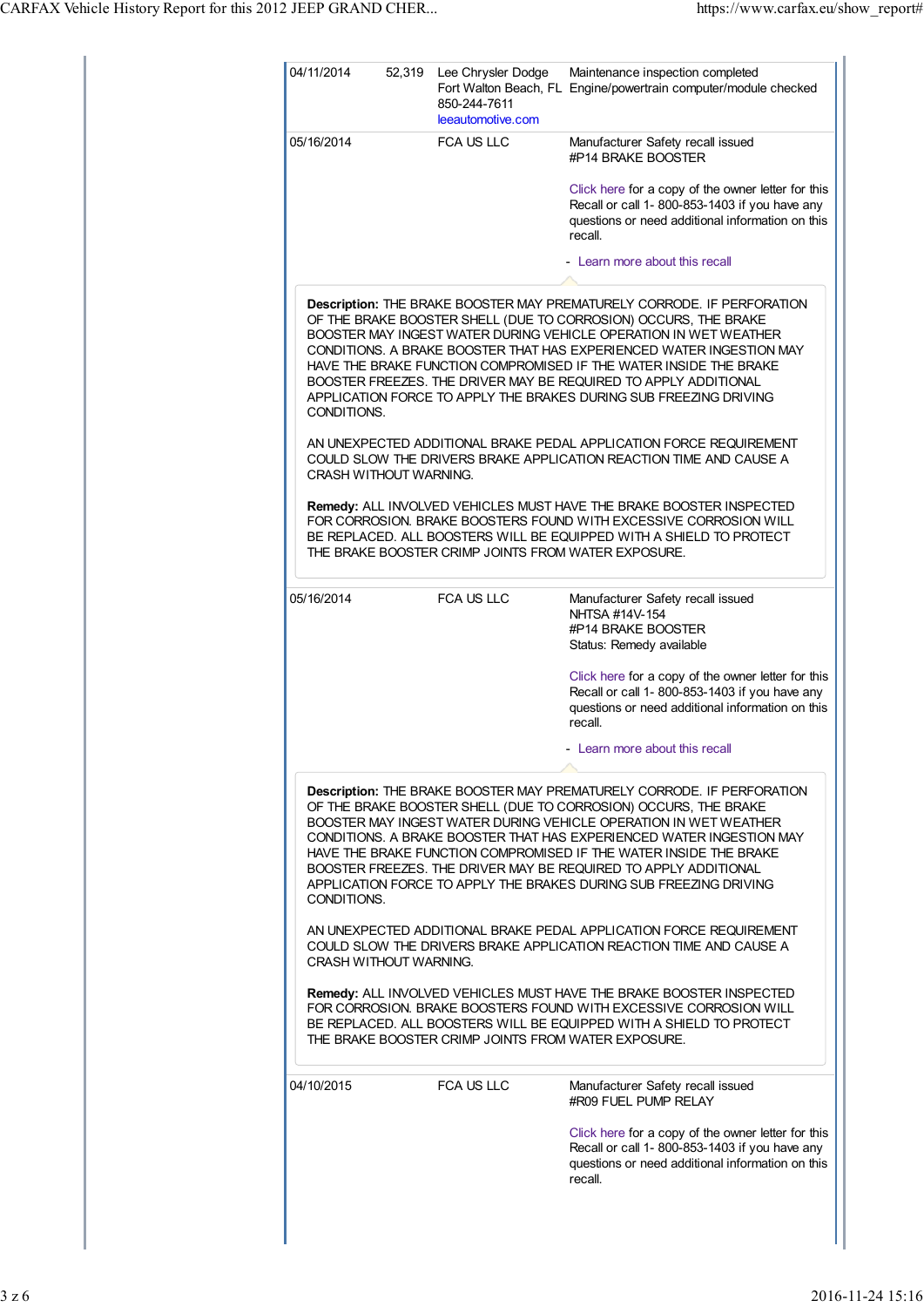|                                                     |                                                    |            |                  |                                                                        | - Learn more about this recall                                                                                                                                                                     |
|-----------------------------------------------------|----------------------------------------------------|------------|------------------|------------------------------------------------------------------------|----------------------------------------------------------------------------------------------------------------------------------------------------------------------------------------------------|
|                                                     |                                                    |            | WITHOUT WARNING. |                                                                        | Description: THE TOTALLY INTEGRATED POWER MODULE (TIPM) CONTAINS AN<br>INTERNAL FUEL PUMP RELAY THAT COULD OPERATE INTERMITTENTLY OR FAIL                                                          |
|                                                     |                                                    |            |                  |                                                                        | AN INTERMITTENT OR FAILED FUEL PUMP RELAY COULD CAUSE THE ENGINE TO<br>STALL WHILE DRIVING AND CAUSE A CRASH WITHOUT WARNING.                                                                      |
|                                                     |                                                    |            |                  | EXTERNAL FUEL PUMP RELAY MUST BE INSTALLED.                            | Remedy: THE TIPM INTERNAL FUEL PUMP RELAY MUST BE DISABLED AND AN                                                                                                                                  |
|                                                     |                                                    | 04/10/2015 |                  | FCA US LLC                                                             | Manufacturer Safety recall issued<br>NHTSA #15V-115<br>#R09 FUEL PUMP RELAY<br>Status: Remedy available                                                                                            |
|                                                     |                                                    |            |                  |                                                                        | Click here for a copy of the owner letter for this<br>Recall or call 1-800-853-1403 if you have any<br>questions or need additional information on this<br>recall.                                 |
|                                                     |                                                    |            |                  |                                                                        | - Learn more about this recall                                                                                                                                                                     |
|                                                     |                                                    |            | WITHOUT WARNING. |                                                                        | Description: THE TOTALLY INTEGRATED POWER MODULE (TIPM) CONTAINS AN<br>INTERNAL FUEL PUMP RELAY THAT COULD OPERATE INTERMITTENTLY OR FAIL                                                          |
|                                                     |                                                    |            |                  |                                                                        | AN INTERMITTENT OR FAILED FUEL PUMP RELAY COULD CAUSE THE ENGINE TO<br>STALL WHILE DRIVING AND CAUSE A CRASH WITHOUT WARNING.                                                                      |
|                                                     |                                                    |            |                  | EXTERNAL FUEL PUMP RELAY MUST BE INSTALLED.                            | Remedy: THE TIPM INTERNAL FUEL PUMP RELAY MUST BE DISABLED AND AN                                                                                                                                  |
|                                                     |                                                    | 06/12/2015 |                  | Alabama<br>Damage Report                                               | Accident reported<br>Vehicle involved in a rear-end collision<br>Involving front impact<br>with another motor vehicle<br>Damage reported to:<br>Front<br>Major damage reported<br>Vehicle disabled |
|                                                     |                                                    | 06/12/2015 |                  | Alabama<br>Damage Report                                               | <b>TOTAL LOSS VEHICLE</b><br>Vehicle declared a total loss<br>by an insurance company<br>Collision damage reported                                                                                 |
|                                                     |                                                    | 09/18/2015 | 84,227           | Florida<br>Motor Vehicle Dept.                                         | Vehicle purchase reported                                                                                                                                                                          |
|                                                     |                                                    | 09/25/2015 |                  | Florida<br>Motor Vehicle Dept.                                         | Title or registration issued<br>to insurance company                                                                                                                                               |
|                                                     |                                                    | 09/25/2015 |                  | Florida<br>Motor Vehicle Dept.<br>San Antonio, TX<br>Title #0114250995 | <b>SALVAGE TITLE/CERTIFICATE ISSUED</b><br>Vehicle color noted as White                                                                                                                            |
| Owner <sub>3</sub>                                  |                                                    | Date:      | Mileage:         | Source:                                                                | <b>Comments:</b>                                                                                                                                                                                   |
| Purchased:<br>Type:<br>Where:<br>Est. length owned: | 2015<br>Personal<br>Iowa<br>$10/9/15 -$<br>present | 10/09/2015 |                  | Iowa<br>Motor Vehicle Dept.<br>Des Moines, IA<br>Title #77SC10886      | New owner reported<br><b>SALVAGE TITLE/CERTIFICATE ISSUED</b><br>Vehicle color noted as White                                                                                                      |
|                                                     | (1 yr. 1 mo.)                                      | 11/15/2015 |                  | Vehicle Exporter                                                       | Vehicle exported from<br>Newark, NJ<br>and imported to<br>Gdynia, Poland                                                                                                                           |
|                                                     |                                                    | 02/11/2016 |                  | FCA US LLC                                                             | Manufacturer Safety recall issued<br>#R71 SUN VISOR WIRING                                                                                                                                         |
|                                                     |                                                    |            |                  |                                                                        | Click here for a copy of the owner letter for this                                                                                                                                                 |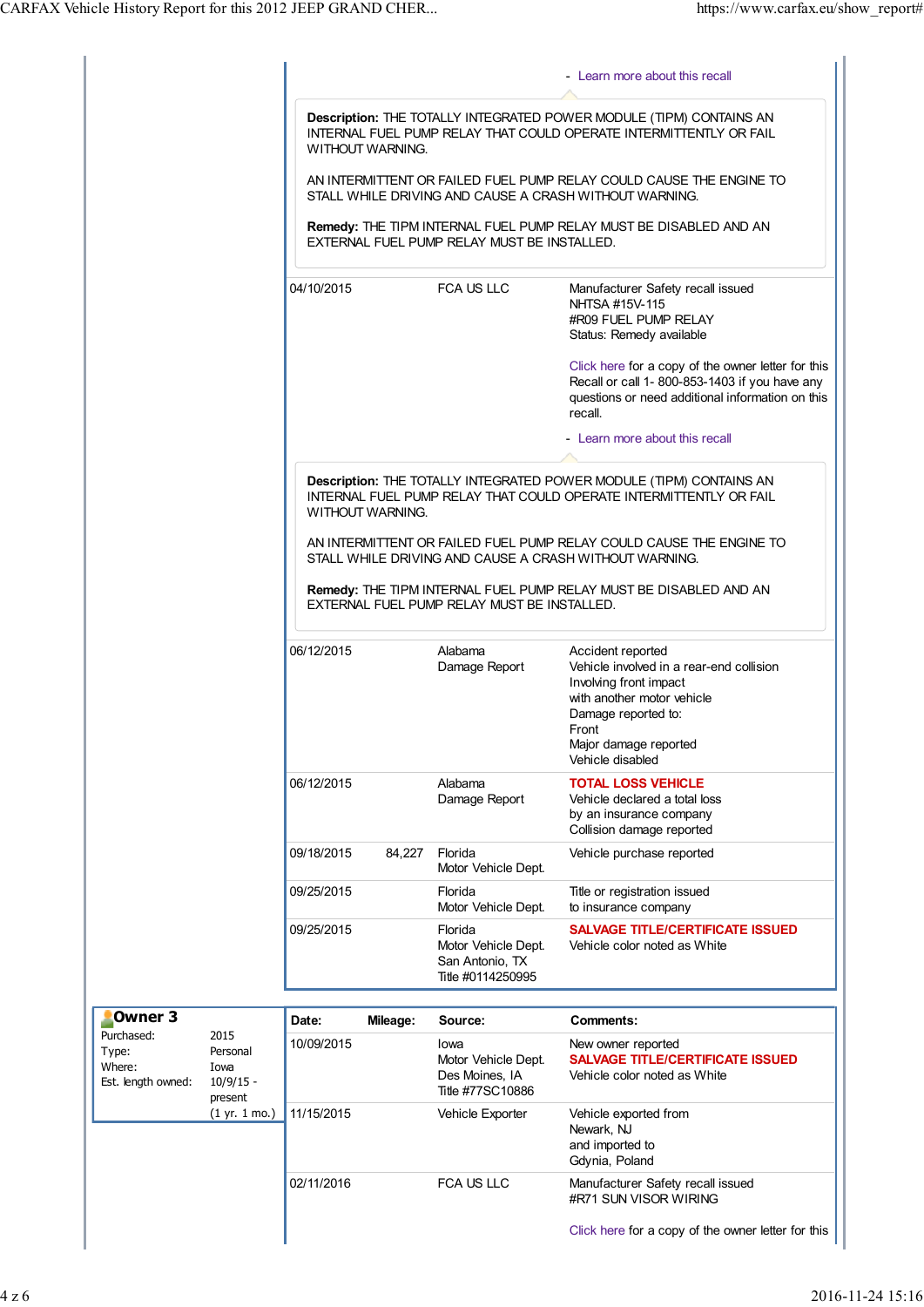| Recall or call 1-800-853-1403 if you have any<br>questions or need additional information on this<br>recall.<br>- Learn more about this recall                                                                                                                                                                                                                      |
|---------------------------------------------------------------------------------------------------------------------------------------------------------------------------------------------------------------------------------------------------------------------------------------------------------------------------------------------------------------------|
| Description: THE SUN VISORS ON YOUR VEHICLE MAY EXPERIENCE A HIGH<br>RESISTANCE SHORT AT THE SUN VISOR VANITY LAMP WIRING AFTER A SERVICE<br>REPAIR TO THE SUN VISOR, HEADLINER OR WHILE GAINING ACCESS ABOVE THE                                                                                                                                                   |
| THIS MAY RESULT IN AN INOPERATIVE VANITY LAMP AND/OR AN ELECTRICAL FIRE.                                                                                                                                                                                                                                                                                            |
| Remedy: THE SUN VISOR WIRING MUST BE INSPECTED ON ALL INVOLVED VEHICLES<br>THAT MAY HAVE HAD AN IMPROPER SERVICE PROCEDURE. ANY DAMAGED SUN<br>VISOR VANITY LAMP WIRING WILL BE REPAIRED. ALSO, THE SUN VISORS WILL BE<br>REPLACED, THE SHEET METAL WILL BE MODIFIED AND WIRE GUIDES WILL BE<br>INSTALLED TO REROUTE SUN VISOR VANITY LAMP WIRING TO PREVENT WIRING |
| Manufacturer Safety recall issued<br>NHTSA #15V-879<br>#R71 SUN VISOR WIRING<br>Status: Remedy available                                                                                                                                                                                                                                                            |
| Click here for a copy of the owner letter for this<br>Recall or call 1-800-853-1403 if you have any<br>questions or need additional information on this<br>recall.                                                                                                                                                                                                  |
| - Learn more about this recall                                                                                                                                                                                                                                                                                                                                      |
| Description: THE SUN VISORS ON YOUR VEHICLE MAY EXPERIENCE A HIGH<br>RESISTANCE SHORT AT THE SUN VISOR VANITY LAMP WIRING AFTER A SERVICE<br>REPAIR TO THE SUN VISOR, HEADLINER OR WHILE GAINING ACCESS ABOVE THE                                                                                                                                                   |
| THIS MAY RESULT IN AN INOPERATIVE VANITY LAMP AND/OR AN ELECTRICAL FIRE.                                                                                                                                                                                                                                                                                            |
| Remedy: THE SUN VISOR WIRING MUST BE INSPECTED ON ALL INVOLVED VEHICLES<br>THAT MAY HAVE HAD AN IMPROPER SERVICE PROCEDURE. ANY DAMAGED SUN<br>VISOR VANITY LAMP WIRING WILL BE REPAIRED. ALSO, THE SUN VISORS WILL BE<br>REPLACED, THE SHEET METAL WILL BE MODIFIED AND WIRE GUIDES WILL BE<br>INSTALLED TO REROUTE SUN VISOR VANITY LAMP WIRING TO PREVENT WIRING |
|                                                                                                                                                                                                                                                                                                                                                                     |

Have Questions? Consumers, please visit our Help Center at www.carfax.eu

# $C|A|R|F|A|\overline{M}$  **Glossary**

# View Full Glossary

# **Accident / Damage Indicator**

CARFAX receives information about accidents in all 50 states, the District of Columbia and Canada. Different information in a vehicle's history can indicate an accident or damage, such as: salvage auction, fire damage, police-reported accident, crash test vehicle, damage disclosure, collision repair facility and automotive recycler records. Not every accident or damage event is reported and not all reported are provided to CARFAX. Details about the accident or damage event when reported to CARFAX (e.g. severity, impact location, airbag deployment) are included on the Vehicle History Report. CARFAX recommends you obtain a vehicle inspection from your dealer or an independent mechanic.

- According to the National Safety Council, Injury Facts, 2015 edition, 8% of the 254 million registered vehicles in the U.S. were involved in an accident in 2013. Over 74% of these were considered minor or moderate.
- CARFAX depends on many sources for its accident / damage data. CARFAX can only report what is in our database on 11/24/16 at 8:59:47 AM (EST). New data will result in a change to this report.

## **Alabama Damage Reports:**

• Provide an estimate of the extent of damage in its accident reports for the following: